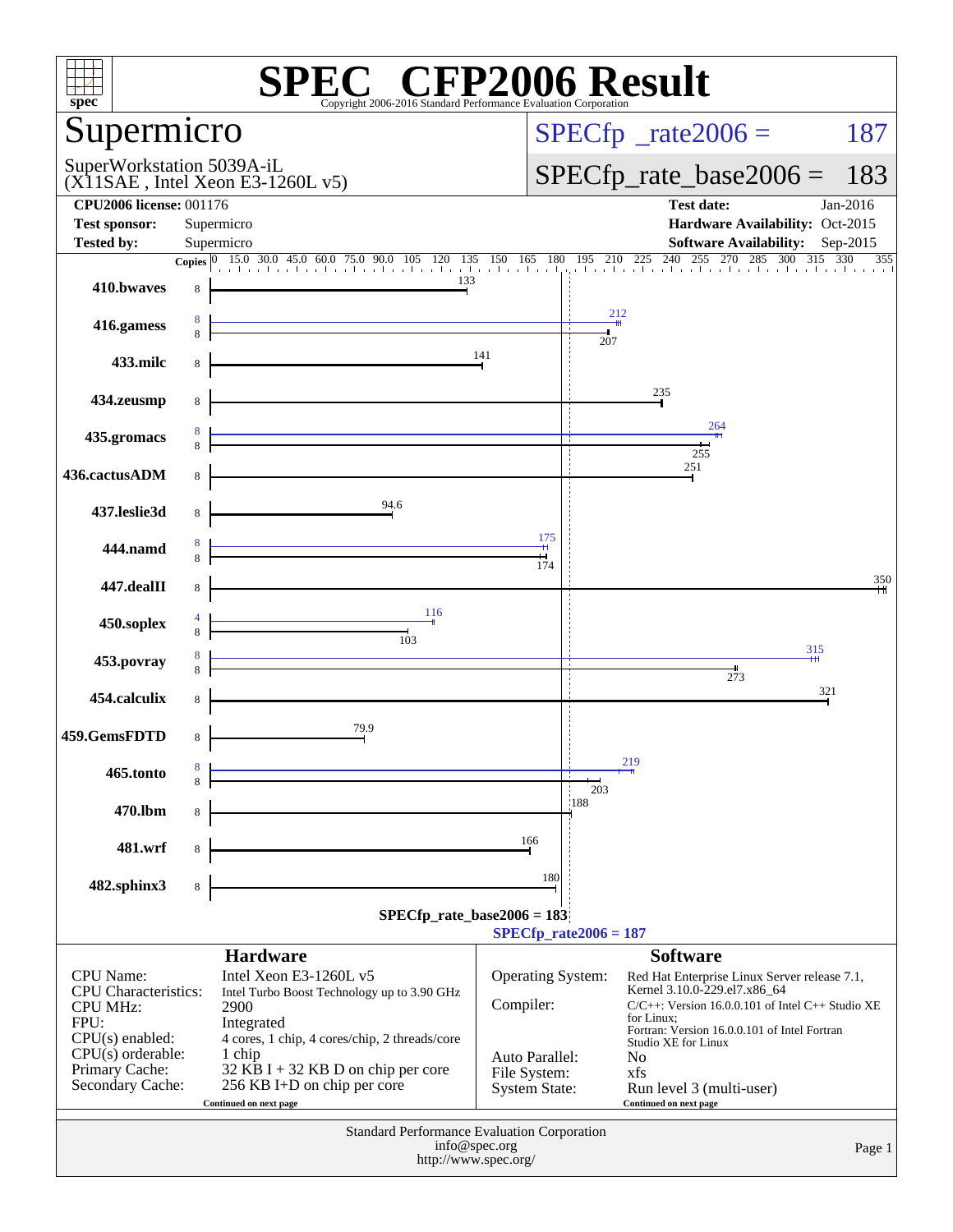

## Supermicro

#### $SPECTp_rate2006 = 187$

(X11SAE , Intel Xeon E3-1260L v5) SuperWorkstation 5039A-iL

[SPECfp\\_rate\\_base2006 =](http://www.spec.org/auto/cpu2006/Docs/result-fields.html#SPECfpratebase2006) 183

| <b>CPU2006 license: 001176</b> |                                    |                       | <b>Test date:</b><br>$Jan-2016$             |  |
|--------------------------------|------------------------------------|-----------------------|---------------------------------------------|--|
| <b>Test sponsor:</b>           | Supermicro                         |                       | Hardware Availability: Oct-2015             |  |
| <b>Tested by:</b>              | Supermicro                         |                       | <b>Software Availability:</b><br>$Sep-2015$ |  |
| L3 Cache:                      | 8 MB I+D on chip per chip          | <b>Base Pointers:</b> | $32/64$ -bit                                |  |
| Other Cache:                   | None                               | Peak Pointers:        | $32/64$ -bit                                |  |
| Memory:                        | 64 GB (4 x 16 GB 2Rx8 PC4-2133P-E) | Other Software:       | None                                        |  |
| Disk Subsystem:                | 1 x 1000 GB SATA III, 7200 RPM     |                       |                                             |  |
| Other Hardware:                | None                               |                       |                                             |  |

**[Results Table](http://www.spec.org/auto/cpu2006/Docs/result-fields.html#ResultsTable)**

| Results Tadie    |               |                |                                 |                     |       |                |       |                |                                             |              |                |                                             |                |              |
|------------------|---------------|----------------|---------------------------------|---------------------|-------|----------------|-------|----------------|---------------------------------------------|--------------|----------------|---------------------------------------------|----------------|--------------|
|                  | <b>Base</b>   |                |                                 |                     |       |                |       | <b>Peak</b>    |                                             |              |                |                                             |                |              |
| <b>Benchmark</b> | <b>Copies</b> | <b>Seconds</b> | Ratio                           | <b>Seconds</b>      | Ratio | <b>Seconds</b> | Ratio | <b>Copies</b>  | <b>Seconds</b>                              | <b>Ratio</b> | <b>Seconds</b> | <b>Ratio</b>                                | <b>Seconds</b> | <b>Ratio</b> |
| 410.bwayes       | 8             | 815            | 133                             | 816                 | 133   | 816            | 133   | 8              | 815                                         | 133          | 816            | 133                                         | 816            | 133          |
| 416.gamess       | 8             | 755            | 207                             | 756                 | 207   | 759            | 206   | 8              | 742                                         | 211          | 735            | 213                                         | 738            | 212          |
| 433.milc         | 8             | 519            | 141                             | 519                 | 141   | 520            | 141   | 8              | 519                                         | 141          | 519            | 141                                         | 520            | 141          |
| 434.zeusmp       | 8             | 309            | 235                             | 310                 | 235   | 311            | 234   | 8              | 309                                         | 235          | 310            | 235                                         | 311            | 234          |
| 435 gromacs      | 8             | 224            | 255                             | 220                 | 259   | 224            | 255   | 8              | 217                                         | 264          | 217            | 263                                         | 215            | 266          |
| 436.cactusADM    | 8             | 381            | 251                             | 381                 | 251   | 382            | 251   | 8              | 381                                         | 251          | 381            | 251                                         | 382            | 251          |
| 437.leslie3d     | 8             | 795            | 94.6                            | 794                 | 94.7  | 796            | 94.4  | 8 <sup>1</sup> | <u>795</u>                                  | 94.6         | 794            | 94.7                                        | 796            | 94.4         |
| 444.namd         | 8             | 367            | 175                             | 368                 | 174   | 374            | 172   | 8              | 366                                         | 175          | 366            | 175                                         | 371            | 173          |
| 447.dealII       | 8             | 262            | 350                             | 260                 | 351   | 263            | 348   | 8              | 262                                         | 350          | 260            | 351                                         | 263            | 348          |
| $450$ .soplex    | 8             | 649            | 103                             | 649                 | 103   | 649            | 103   |                | 287                                         | 116          | 287            | 116                                         | 288            | 116          |
| $453$ .povray    | 8             | 156            | 273                             | 156                 | 273   | 155            | 274   | 8              | 136                                         | 313          | 135            | 316                                         | 135            | 315          |
| 454.calculix     | 8             | 205            | 321                             | 205                 | 321   | 205            | 321   | 8              | 205                                         | 321          | 205            | 321                                         | 205            | 321          |
| 459.GemsFDTD     | 8             | 1063           | 79.8                            | 1063                | 79.9  | 1063           | 79.9  | 8              | 1063                                        | 79.8         | 1063           | 79.9                                        | 1063           | 79.9         |
| 465.tonto        |               | 389            | 203                             | 401                 | 196   | 388            | 203   | 8              | 370                                         | 213          | 358            | 220                                         | 360            | 219          |
| 470.1bm          | 8             | 586            | 188                             | 586                 | 188   | 586            | 188   | 8              | 586                                         | 188          | 586            | 188                                         | 586            | 188          |
| 481.wrf          | 8             | 538            | 166                             | 538                 | 166   | 538            | 166   | 8              | 538                                         | 166          | 538            | 166                                         | 538            | 166          |
| 482.sphinx3      | 8             | 867            | 180                             | 868                 | 180   | 868            | 180   | 8              | 867                                         | 180          | 868            | 180                                         | 868            | <u>180</u>   |
|                  | $D = 14$      | -------        | المتكاسم المساما المسائلات لتنك | بدائه المائد فالمست |       |                |       |                | Deld and collect term in the steep a median |              |                | the secret of the property of the secret of |                |              |

Results appear in the [order in which they were run.](http://www.spec.org/auto/cpu2006/Docs/result-fields.html#RunOrder) Bold underlined text [indicates a median measurement.](http://www.spec.org/auto/cpu2006/Docs/result-fields.html#Median)

#### **[Submit Notes](http://www.spec.org/auto/cpu2006/Docs/result-fields.html#SubmitNotes)**

 The taskset mechanism was used to bind copies to processors. The config file option 'submit' was used to generate taskset commands to bind each copy to a specific processor. For details, please see the config file.

#### **[Operating System Notes](http://www.spec.org/auto/cpu2006/Docs/result-fields.html#OperatingSystemNotes)**

Stack size set to unlimited using "ulimit -s unlimited"

#### **[Platform Notes](http://www.spec.org/auto/cpu2006/Docs/result-fields.html#PlatformNotes)**

 Sysinfo program /home/cpu2006/config/sysinfo.rev6914 \$Rev: 6914 \$ \$Date:: 2014-06-25 #\$ e3fbb8667b5a285932ceab81e28219e1 running on localhost.localdomain Fri Jan 8 12:44:22 2016

Continued on next page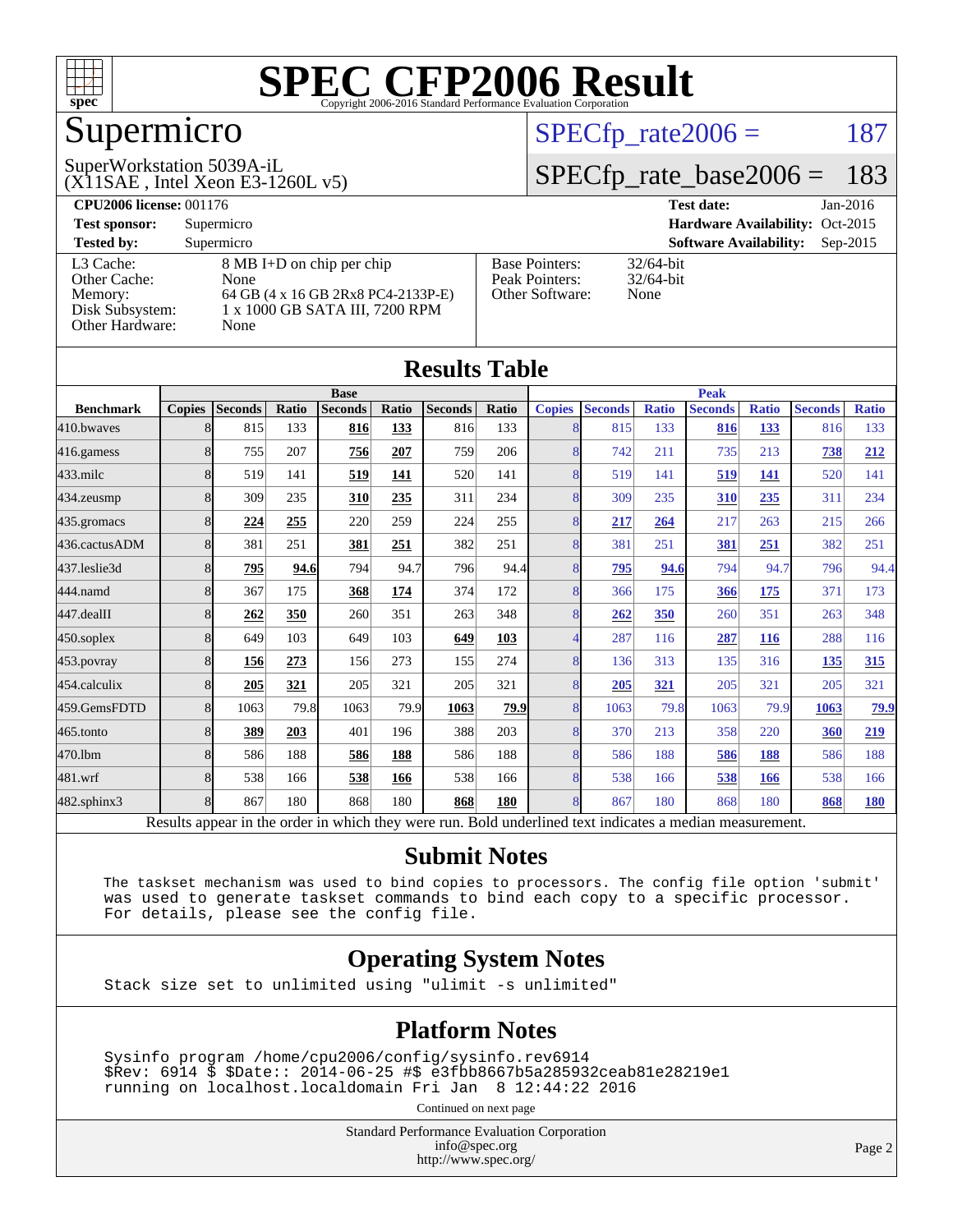

#### Supermicro

 $SPECTp\_rate2006 = 187$ 

(X11SAE , Intel Xeon E3-1260L v5) SuperWorkstation 5039A-iL

[SPECfp\\_rate\\_base2006 =](http://www.spec.org/auto/cpu2006/Docs/result-fields.html#SPECfpratebase2006) 183

**[CPU2006 license:](http://www.spec.org/auto/cpu2006/Docs/result-fields.html#CPU2006license)** 001176 **[Test date:](http://www.spec.org/auto/cpu2006/Docs/result-fields.html#Testdate)** Jan-2016 **[Test sponsor:](http://www.spec.org/auto/cpu2006/Docs/result-fields.html#Testsponsor)** Supermicro Supermicro **[Hardware Availability:](http://www.spec.org/auto/cpu2006/Docs/result-fields.html#HardwareAvailability)** Oct-2015 **[Tested by:](http://www.spec.org/auto/cpu2006/Docs/result-fields.html#Testedby)** Supermicro **Supermicro [Software Availability:](http://www.spec.org/auto/cpu2006/Docs/result-fields.html#SoftwareAvailability)** Sep-2015

#### **[Platform Notes \(Continued\)](http://www.spec.org/auto/cpu2006/Docs/result-fields.html#PlatformNotes)**

Standard Performance Evaluation Corporation [info@spec.org](mailto:info@spec.org) <http://www.spec.org/> This section contains SUT (System Under Test) info as seen by some common utilities. To remove or add to this section, see: <http://www.spec.org/cpu2006/Docs/config.html#sysinfo> From /proc/cpuinfo model name : Intel(R) Xeon(R) CPU E3-1260L v5 @ 2.90GHz 1 "physical id"s (chips) 8 "processors" cores, siblings (Caution: counting these is hw and system dependent. The following excerpts from /proc/cpuinfo might not be reliable. Use with caution.) cpu cores : 4 siblings : 8 physical 0: cores 0 1 2 3 cache size : 8192 KB From /proc/meminfo MemTotal: 65622064 kB<br>HugePages Total: 0 HugePages\_Total: 0<br>Hugepagesize: 2048 kB Hugepagesize: From /etc/\*release\* /etc/\*version\* os-release: NAME="Red Hat Enterprise Linux Server" VERSION="7.1 (Maipo)" ID="rhel" ID\_LIKE="fedora" VERSION\_ID="7.1" PRETTY\_NAME="Red Hat Enterprise Linux Server 7.1 (Maipo)" ANSI\_COLOR="0;31" CPE\_NAME="cpe:/o:redhat:enterprise\_linux:7.1:GA:server" redhat-release: Red Hat Enterprise Linux Server release 7.1 (Maipo) system-release: Red Hat Enterprise Linux Server release 7.1 (Maipo) system-release-cpe: cpe:/o:redhat:enterprise\_linux:7.1:ga:server uname -a: Linux localhost.localdomain 3.10.0-229.el7.x86\_64 #1 SMP Thu Jan 29 18:37:38 EST 2015 x86\_64 x86\_64 x86\_64 GNU/Linux run-level 3 Jan 8 04:33 SPEC is set to: /home/cpu2006<br>Filesystem Type Type Size Used Avail Use% Mounted on<br>xfs 850G 11G 839G 2% /home /dev/mapper/rhel-home xfs 850G Additional information from dmidecode: Warning: Use caution when you interpret this section. The 'dmidecode' program reads system data which is "intended to allow hardware to be accurately determined", but the intent may not be met, as there are frequent changes to hardware, firmware, and the "DMTF SMBIOS" standard. Continued on next page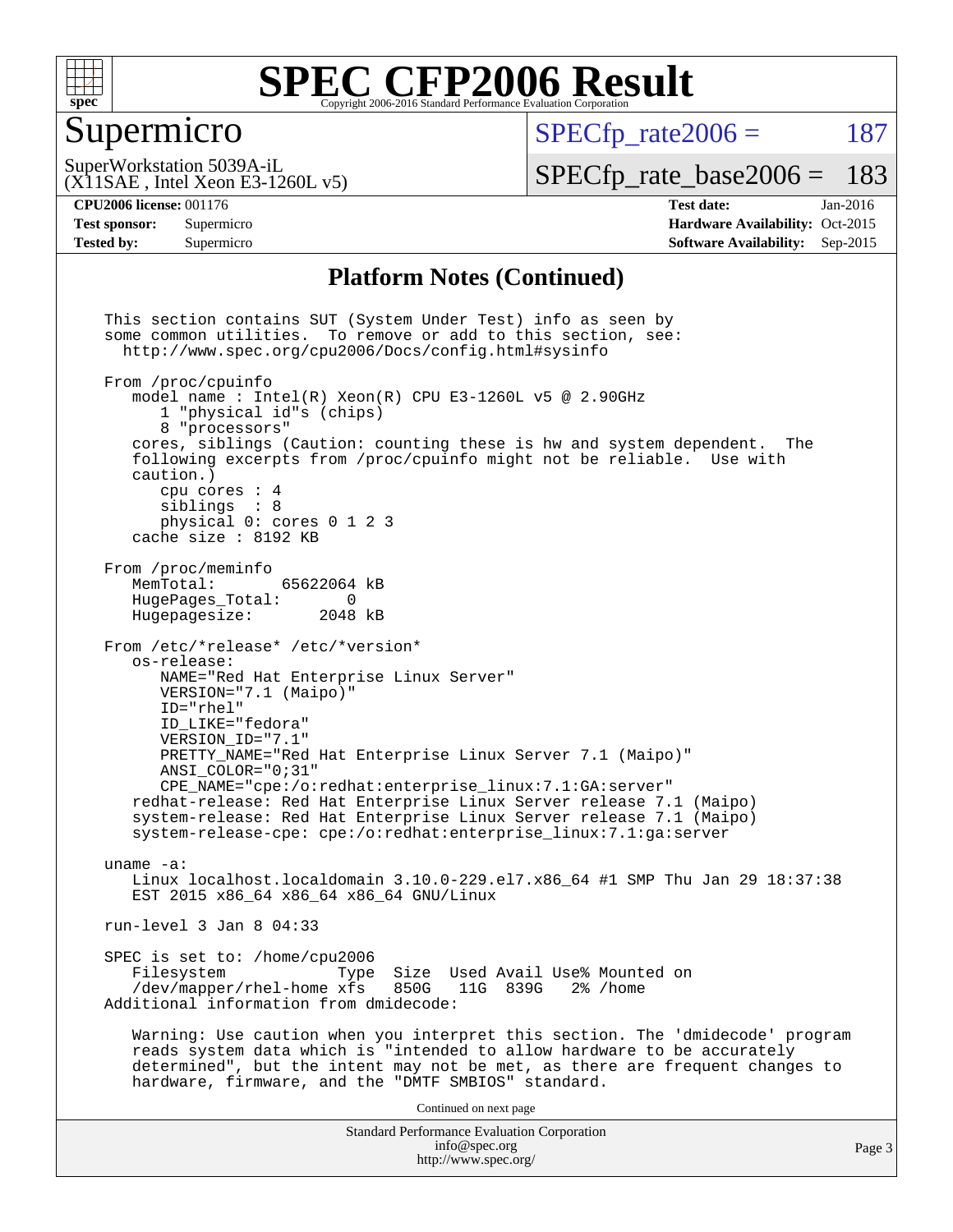

#### Supermicro

 $SPECTp\_rate2006 = 187$ 

(X11SAE , Intel Xeon E3-1260L v5) SuperWorkstation 5039A-iL

[SPECfp\\_rate\\_base2006 =](http://www.spec.org/auto/cpu2006/Docs/result-fields.html#SPECfpratebase2006) 183

**[CPU2006 license:](http://www.spec.org/auto/cpu2006/Docs/result-fields.html#CPU2006license)** 001176 **[Test date:](http://www.spec.org/auto/cpu2006/Docs/result-fields.html#Testdate)** Jan-2016 **[Test sponsor:](http://www.spec.org/auto/cpu2006/Docs/result-fields.html#Testsponsor)** Supermicro Supermicro **[Hardware Availability:](http://www.spec.org/auto/cpu2006/Docs/result-fields.html#HardwareAvailability)** Oct-2015 **[Tested by:](http://www.spec.org/auto/cpu2006/Docs/result-fields.html#Testedby)** Supermicro **Supermicro [Software Availability:](http://www.spec.org/auto/cpu2006/Docs/result-fields.html#SoftwareAvailability)** Sep-2015

#### **[Platform Notes \(Continued\)](http://www.spec.org/auto/cpu2006/Docs/result-fields.html#PlatformNotes)**

 BIOS American Megatrends Inc. 1.0a 12/01/2015 Memory: 4x Samsung M391A2K43BB1-CPB 16 GB 2 rank 2133 MHz

(End of data from sysinfo program)

#### **[General Notes](http://www.spec.org/auto/cpu2006/Docs/result-fields.html#GeneralNotes)**

Environment variables set by runspec before the start of the run: LD\_LIBRARY\_PATH = "/home/cpu2006/libs/32:/home/cpu2006/libs/64:/home/cpu2006/sh"

 Binaries compiled on a system with 1x Intel Core i5-4670K CPU + 32GB memory using RedHat EL 7.1 Transparent Huge Pages enabled with: echo always > /sys/kernel/mm/transparent\_hugepage/enabled

#### **[Base Compiler Invocation](http://www.spec.org/auto/cpu2006/Docs/result-fields.html#BaseCompilerInvocation)**

[C benchmarks](http://www.spec.org/auto/cpu2006/Docs/result-fields.html#Cbenchmarks):  $-m64$ 

[C++ benchmarks:](http://www.spec.org/auto/cpu2006/Docs/result-fields.html#CXXbenchmarks) [icpc -m64](http://www.spec.org/cpu2006/results/res2016q1/cpu2006-20160120-38755.flags.html#user_CXXbase_intel_icpc_64bit_bedb90c1146cab66620883ef4f41a67e)

[Fortran benchmarks](http://www.spec.org/auto/cpu2006/Docs/result-fields.html#Fortranbenchmarks): [ifort -m64](http://www.spec.org/cpu2006/results/res2016q1/cpu2006-20160120-38755.flags.html#user_FCbase_intel_ifort_64bit_ee9d0fb25645d0210d97eb0527dcc06e)

[Benchmarks using both Fortran and C](http://www.spec.org/auto/cpu2006/Docs/result-fields.html#BenchmarksusingbothFortranandC):<br>icc -m64 ifort -m64  $-m64$  ifort  $-m64$ 

#### **[Base Portability Flags](http://www.spec.org/auto/cpu2006/Docs/result-fields.html#BasePortabilityFlags)**

| 410.bwaves: -DSPEC CPU LP64                 |  |
|---------------------------------------------|--|
| 416.gamess: -DSPEC_CPU_LP64                 |  |
| 433.milc: -DSPEC CPU LP64                   |  |
| 434.zeusmp: -DSPEC_CPU_LP64                 |  |
| 435.gromacs: -DSPEC_CPU_LP64 -nofor_main    |  |
| 436.cactusADM: -DSPEC CPU LP64 -nofor main  |  |
| 437.leslie3d: -DSPEC CPU LP64               |  |
| 444.namd: -DSPEC CPU LP64                   |  |
| 447.dealII: -DSPEC_CPU_LP64                 |  |
| 450.soplex: -DSPEC_CPU_LP64                 |  |
| 453.povray: -DSPEC_CPU_LP64                 |  |
| 454.calculix: - DSPEC CPU LP64 - nofor main |  |
| 459. GemsFDTD: - DSPEC CPU LP64             |  |
| 465.tonto: -DSPEC_CPU_LP64                  |  |

Continued on next page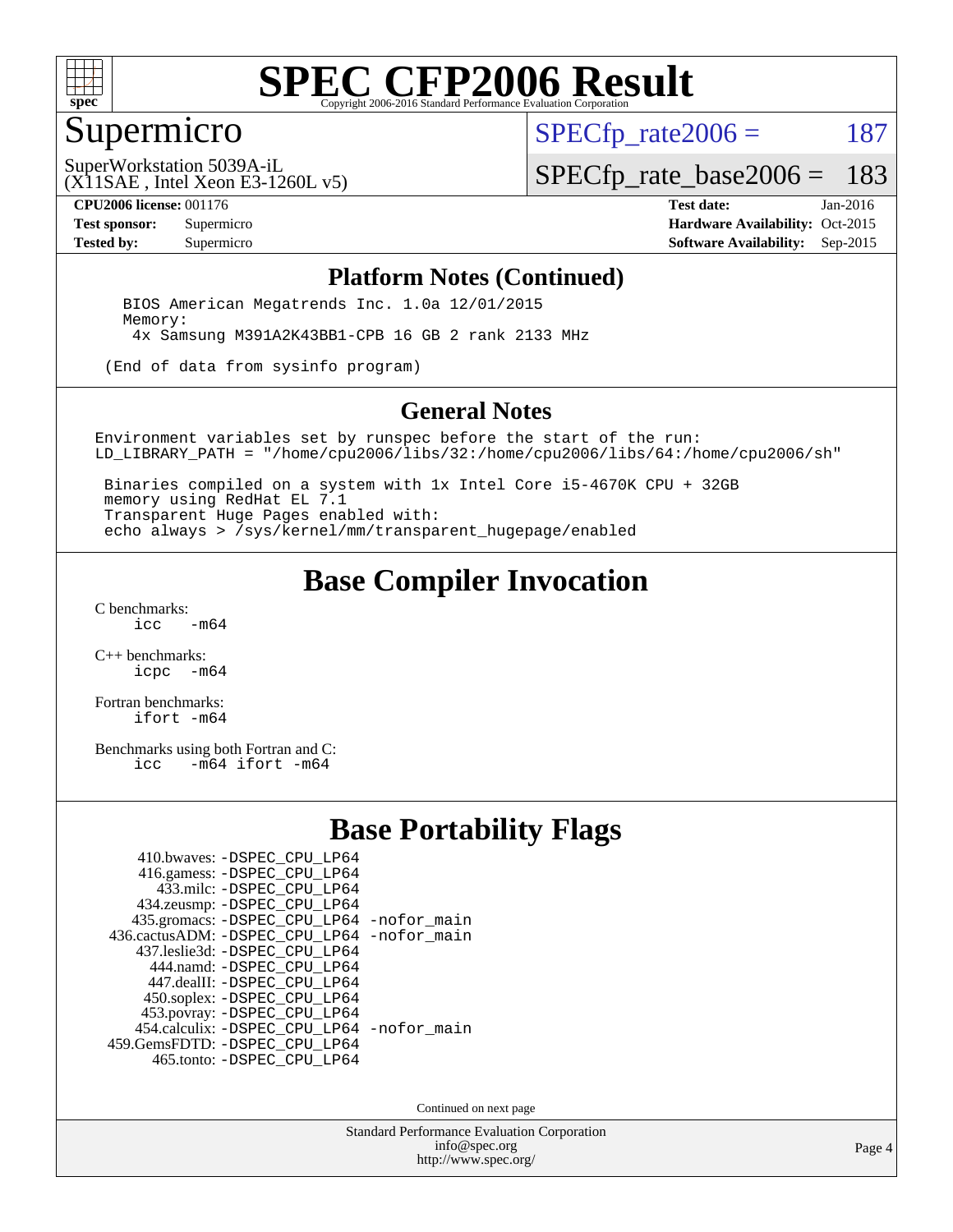

#### Supermicro

 $SPECTp\_rate2006 = 187$ 

(X11SAE , Intel Xeon E3-1260L v5) SuperWorkstation 5039A-iL

[SPECfp\\_rate\\_base2006 =](http://www.spec.org/auto/cpu2006/Docs/result-fields.html#SPECfpratebase2006) 183

**[CPU2006 license:](http://www.spec.org/auto/cpu2006/Docs/result-fields.html#CPU2006license)** 001176 **[Test date:](http://www.spec.org/auto/cpu2006/Docs/result-fields.html#Testdate)** Jan-2016 **[Test sponsor:](http://www.spec.org/auto/cpu2006/Docs/result-fields.html#Testsponsor)** Supermicro Supermicro **[Hardware Availability:](http://www.spec.org/auto/cpu2006/Docs/result-fields.html#HardwareAvailability)** Oct-2015 **[Tested by:](http://www.spec.org/auto/cpu2006/Docs/result-fields.html#Testedby)** Supermicro **Supermicro [Software Availability:](http://www.spec.org/auto/cpu2006/Docs/result-fields.html#SoftwareAvailability)** Sep-2015

### **[Base Portability Flags \(Continued\)](http://www.spec.org/auto/cpu2006/Docs/result-fields.html#BasePortabilityFlags)**

470.lbm: [-DSPEC\\_CPU\\_LP64](http://www.spec.org/cpu2006/results/res2016q1/cpu2006-20160120-38755.flags.html#suite_basePORTABILITY470_lbm_DSPEC_CPU_LP64)

 481.wrf: [-DSPEC\\_CPU\\_LP64](http://www.spec.org/cpu2006/results/res2016q1/cpu2006-20160120-38755.flags.html#suite_basePORTABILITY481_wrf_DSPEC_CPU_LP64) [-DSPEC\\_CPU\\_CASE\\_FLAG](http://www.spec.org/cpu2006/results/res2016q1/cpu2006-20160120-38755.flags.html#b481.wrf_baseCPORTABILITY_DSPEC_CPU_CASE_FLAG) [-DSPEC\\_CPU\\_LINUX](http://www.spec.org/cpu2006/results/res2016q1/cpu2006-20160120-38755.flags.html#b481.wrf_baseCPORTABILITY_DSPEC_CPU_LINUX) 482.sphinx3: [-DSPEC\\_CPU\\_LP64](http://www.spec.org/cpu2006/results/res2016q1/cpu2006-20160120-38755.flags.html#suite_basePORTABILITY482_sphinx3_DSPEC_CPU_LP64)

#### **[Base Optimization Flags](http://www.spec.org/auto/cpu2006/Docs/result-fields.html#BaseOptimizationFlags)**

[C benchmarks](http://www.spec.org/auto/cpu2006/Docs/result-fields.html#Cbenchmarks):

[-xCORE-AVX2](http://www.spec.org/cpu2006/results/res2016q1/cpu2006-20160120-38755.flags.html#user_CCbase_f-xAVX2_5f5fc0cbe2c9f62c816d3e45806c70d7) [-ipo](http://www.spec.org/cpu2006/results/res2016q1/cpu2006-20160120-38755.flags.html#user_CCbase_f-ipo) [-O3](http://www.spec.org/cpu2006/results/res2016q1/cpu2006-20160120-38755.flags.html#user_CCbase_f-O3) [-no-prec-div](http://www.spec.org/cpu2006/results/res2016q1/cpu2006-20160120-38755.flags.html#user_CCbase_f-no-prec-div) [-opt-prefetch](http://www.spec.org/cpu2006/results/res2016q1/cpu2006-20160120-38755.flags.html#user_CCbase_f-opt-prefetch) [-auto-p32](http://www.spec.org/cpu2006/results/res2016q1/cpu2006-20160120-38755.flags.html#user_CCbase_f-auto-p32) [-ansi-alias](http://www.spec.org/cpu2006/results/res2016q1/cpu2006-20160120-38755.flags.html#user_CCbase_f-ansi-alias) [-opt-mem-layout-trans=3](http://www.spec.org/cpu2006/results/res2016q1/cpu2006-20160120-38755.flags.html#user_CCbase_f-opt-mem-layout-trans_a7b82ad4bd7abf52556d4961a2ae94d5)

[C++ benchmarks:](http://www.spec.org/auto/cpu2006/Docs/result-fields.html#CXXbenchmarks)

[-xCORE-AVX2](http://www.spec.org/cpu2006/results/res2016q1/cpu2006-20160120-38755.flags.html#user_CXXbase_f-xAVX2_5f5fc0cbe2c9f62c816d3e45806c70d7) [-ipo](http://www.spec.org/cpu2006/results/res2016q1/cpu2006-20160120-38755.flags.html#user_CXXbase_f-ipo) [-O3](http://www.spec.org/cpu2006/results/res2016q1/cpu2006-20160120-38755.flags.html#user_CXXbase_f-O3) [-no-prec-div](http://www.spec.org/cpu2006/results/res2016q1/cpu2006-20160120-38755.flags.html#user_CXXbase_f-no-prec-div) [-opt-prefetch](http://www.spec.org/cpu2006/results/res2016q1/cpu2006-20160120-38755.flags.html#user_CXXbase_f-opt-prefetch) [-auto-p32](http://www.spec.org/cpu2006/results/res2016q1/cpu2006-20160120-38755.flags.html#user_CXXbase_f-auto-p32) [-ansi-alias](http://www.spec.org/cpu2006/results/res2016q1/cpu2006-20160120-38755.flags.html#user_CXXbase_f-ansi-alias) [-opt-mem-layout-trans=3](http://www.spec.org/cpu2006/results/res2016q1/cpu2006-20160120-38755.flags.html#user_CXXbase_f-opt-mem-layout-trans_a7b82ad4bd7abf52556d4961a2ae94d5)

[Fortran benchmarks](http://www.spec.org/auto/cpu2006/Docs/result-fields.html#Fortranbenchmarks):

[-xCORE-AVX2](http://www.spec.org/cpu2006/results/res2016q1/cpu2006-20160120-38755.flags.html#user_FCbase_f-xAVX2_5f5fc0cbe2c9f62c816d3e45806c70d7) [-ipo](http://www.spec.org/cpu2006/results/res2016q1/cpu2006-20160120-38755.flags.html#user_FCbase_f-ipo) [-O3](http://www.spec.org/cpu2006/results/res2016q1/cpu2006-20160120-38755.flags.html#user_FCbase_f-O3) [-no-prec-div](http://www.spec.org/cpu2006/results/res2016q1/cpu2006-20160120-38755.flags.html#user_FCbase_f-no-prec-div) [-opt-prefetch](http://www.spec.org/cpu2006/results/res2016q1/cpu2006-20160120-38755.flags.html#user_FCbase_f-opt-prefetch)

[Benchmarks using both Fortran and C](http://www.spec.org/auto/cpu2006/Docs/result-fields.html#BenchmarksusingbothFortranandC): [-xCORE-AVX2](http://www.spec.org/cpu2006/results/res2016q1/cpu2006-20160120-38755.flags.html#user_CC_FCbase_f-xAVX2_5f5fc0cbe2c9f62c816d3e45806c70d7) [-ipo](http://www.spec.org/cpu2006/results/res2016q1/cpu2006-20160120-38755.flags.html#user_CC_FCbase_f-ipo) [-O3](http://www.spec.org/cpu2006/results/res2016q1/cpu2006-20160120-38755.flags.html#user_CC_FCbase_f-O3) [-no-prec-div](http://www.spec.org/cpu2006/results/res2016q1/cpu2006-20160120-38755.flags.html#user_CC_FCbase_f-no-prec-div) [-opt-prefetch](http://www.spec.org/cpu2006/results/res2016q1/cpu2006-20160120-38755.flags.html#user_CC_FCbase_f-opt-prefetch) [-auto-p32](http://www.spec.org/cpu2006/results/res2016q1/cpu2006-20160120-38755.flags.html#user_CC_FCbase_f-auto-p32) [-ansi-alias](http://www.spec.org/cpu2006/results/res2016q1/cpu2006-20160120-38755.flags.html#user_CC_FCbase_f-ansi-alias) [-opt-mem-layout-trans=3](http://www.spec.org/cpu2006/results/res2016q1/cpu2006-20160120-38755.flags.html#user_CC_FCbase_f-opt-mem-layout-trans_a7b82ad4bd7abf52556d4961a2ae94d5)

### **[Peak Compiler Invocation](http://www.spec.org/auto/cpu2006/Docs/result-fields.html#PeakCompilerInvocation)**

[C benchmarks](http://www.spec.org/auto/cpu2006/Docs/result-fields.html#Cbenchmarks):  $\text{icc}$  -m64

[C++ benchmarks \(except as noted below\):](http://www.spec.org/auto/cpu2006/Docs/result-fields.html#CXXbenchmarksexceptasnotedbelow) [icpc -m64](http://www.spec.org/cpu2006/results/res2016q1/cpu2006-20160120-38755.flags.html#user_CXXpeak_intel_icpc_64bit_bedb90c1146cab66620883ef4f41a67e)

450.soplex: [icpc -m32 -L/opt/intel/compilers\\_and\\_libraries\\_2016/linux/compiler/lib/ia32\\_lin](http://www.spec.org/cpu2006/results/res2016q1/cpu2006-20160120-38755.flags.html#user_peakCXXLD450_soplex_intel_icpc_b4f50a394bdb4597aa5879c16bc3f5c5)

[Fortran benchmarks](http://www.spec.org/auto/cpu2006/Docs/result-fields.html#Fortranbenchmarks): [ifort -m64](http://www.spec.org/cpu2006/results/res2016q1/cpu2006-20160120-38755.flags.html#user_FCpeak_intel_ifort_64bit_ee9d0fb25645d0210d97eb0527dcc06e)

[Benchmarks using both Fortran and C](http://www.spec.org/auto/cpu2006/Docs/result-fields.html#BenchmarksusingbothFortranandC): [icc -m64](http://www.spec.org/cpu2006/results/res2016q1/cpu2006-20160120-38755.flags.html#user_CC_FCpeak_intel_icc_64bit_0b7121f5ab7cfabee23d88897260401c) [ifort -m64](http://www.spec.org/cpu2006/results/res2016q1/cpu2006-20160120-38755.flags.html#user_CC_FCpeak_intel_ifort_64bit_ee9d0fb25645d0210d97eb0527dcc06e)

### **[Peak Portability Flags](http://www.spec.org/auto/cpu2006/Docs/result-fields.html#PeakPortabilityFlags)**

 410.bwaves: [-DSPEC\\_CPU\\_LP64](http://www.spec.org/cpu2006/results/res2016q1/cpu2006-20160120-38755.flags.html#suite_peakPORTABILITY410_bwaves_DSPEC_CPU_LP64) 416.gamess: [-DSPEC\\_CPU\\_LP64](http://www.spec.org/cpu2006/results/res2016q1/cpu2006-20160120-38755.flags.html#suite_peakPORTABILITY416_gamess_DSPEC_CPU_LP64) 433.milc: [-DSPEC\\_CPU\\_LP64](http://www.spec.org/cpu2006/results/res2016q1/cpu2006-20160120-38755.flags.html#suite_peakPORTABILITY433_milc_DSPEC_CPU_LP64) 434.zeusmp: [-DSPEC\\_CPU\\_LP64](http://www.spec.org/cpu2006/results/res2016q1/cpu2006-20160120-38755.flags.html#suite_peakPORTABILITY434_zeusmp_DSPEC_CPU_LP64)

Continued on next page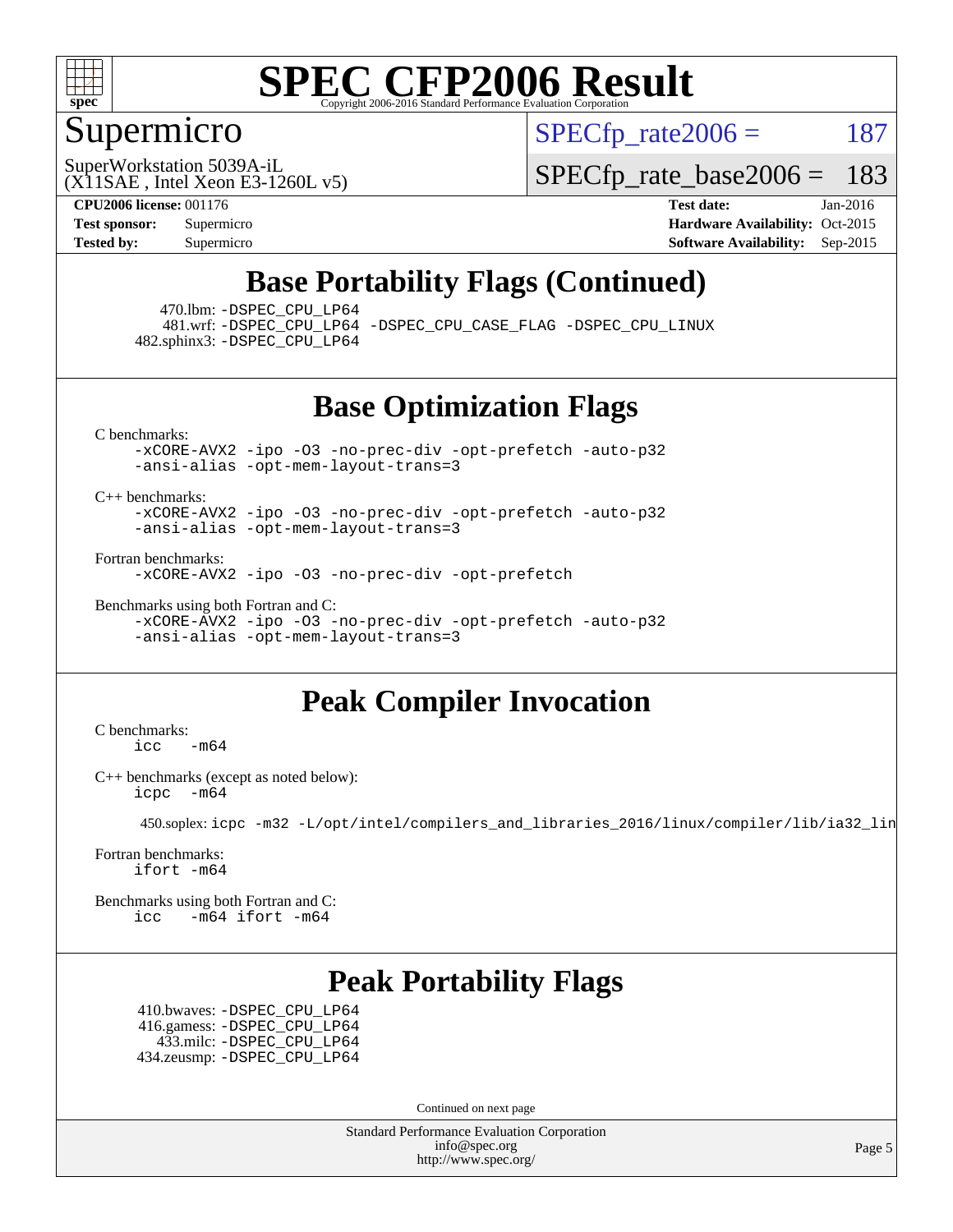

### Supermicro

 $SPECTp\_rate2006 = 187$ 

(X11SAE , Intel Xeon E3-1260L v5) SuperWorkstation 5039A-iL

[SPECfp\\_rate\\_base2006 =](http://www.spec.org/auto/cpu2006/Docs/result-fields.html#SPECfpratebase2006) 183

| <b>Test sponsor:</b> | Supermicro |
|----------------------|------------|
| <b>Tested by:</b>    | Supermicro |

**[CPU2006 license:](http://www.spec.org/auto/cpu2006/Docs/result-fields.html#CPU2006license)** 001176 **[Test date:](http://www.spec.org/auto/cpu2006/Docs/result-fields.html#Testdate)** Jan-2016 **[Hardware Availability:](http://www.spec.org/auto/cpu2006/Docs/result-fields.html#HardwareAvailability)** Oct-2015 **[Software Availability:](http://www.spec.org/auto/cpu2006/Docs/result-fields.html#SoftwareAvailability)** Sep-2015

### **[Peak Portability Flags \(Continued\)](http://www.spec.org/auto/cpu2006/Docs/result-fields.html#PeakPortabilityFlags)**

| 435.gromacs: -DSPEC_CPU_LP64 -nofor_main                       |
|----------------------------------------------------------------|
| 436.cactusADM: -DSPEC CPU LP64 -nofor main                     |
| 437.leslie3d: -DSPEC CPU LP64                                  |
| 444.namd: -DSPEC CPU LP64                                      |
| 447.dealII: -DSPEC CPU LP64                                    |
| 450.soplex: -D_FILE_OFFSET_BITS=64                             |
| 453.povray: -DSPEC_CPU_LP64                                    |
| 454.calculix: -DSPEC CPU LP64 -nofor main                      |
| 459.GemsFDTD: - DSPEC_CPU_LP64                                 |
| 465.tonto: -DSPEC CPU LP64                                     |
| 470.1bm: - DSPEC CPU LP64                                      |
| 481.wrf: -DSPEC CPU_LP64 -DSPEC_CPU_CASE_FLAG -DSPEC_CPU_LINUX |
| 482.sphinx3: -DSPEC CPU LP64                                   |

### **[Peak Optimization Flags](http://www.spec.org/auto/cpu2006/Docs/result-fields.html#PeakOptimizationFlags)**

[C benchmarks](http://www.spec.org/auto/cpu2006/Docs/result-fields.html#Cbenchmarks):

```
 433.milc: basepeak = yes
```
 $470.$ lbm: basepeak = yes

```
482.sphinx3: basepeak = yes
```

```
C++ benchmarks:
```

```
 444.namd: -xCORE-AVX2(pass 2) -prof-gen:threadsafe(pass 1)
        -no-prec-div(pass 2)-par-num-threads=1(pass 1) -opt-mem-layout-trans=3(pass 2)
        -prof-use(pass 2) -fno-alias -auto-ilp32
447.dealII: basepeak = yes
 450.soplex: -xCORE-AVX2(pass 2) -prof-gen:threadsafe(pass 1)
         -ipo(pass 2) -O3(pass 2) -no-prec-div(pass 2)
         -par-num-threads=1(pass 1) -opt-mem-layout-trans=3(pass 2)
         -prof-use(pass 2) -opt-malloc-options=3
 453.povray: -xCORE-AVX2(pass 2) -prof-gen:threadsafe(pass 1)
         -no-prec-div(pass 2)-par-num-threads=1(pass 1) -opt-mem-layout-trans=3(pass 2)
         -prof-use(pass 2) -unroll4 -ansi-alias
```
[Fortran benchmarks](http://www.spec.org/auto/cpu2006/Docs/result-fields.html#Fortranbenchmarks):

 $410.bwaves: basepeak = yes$ 

Continued on next page